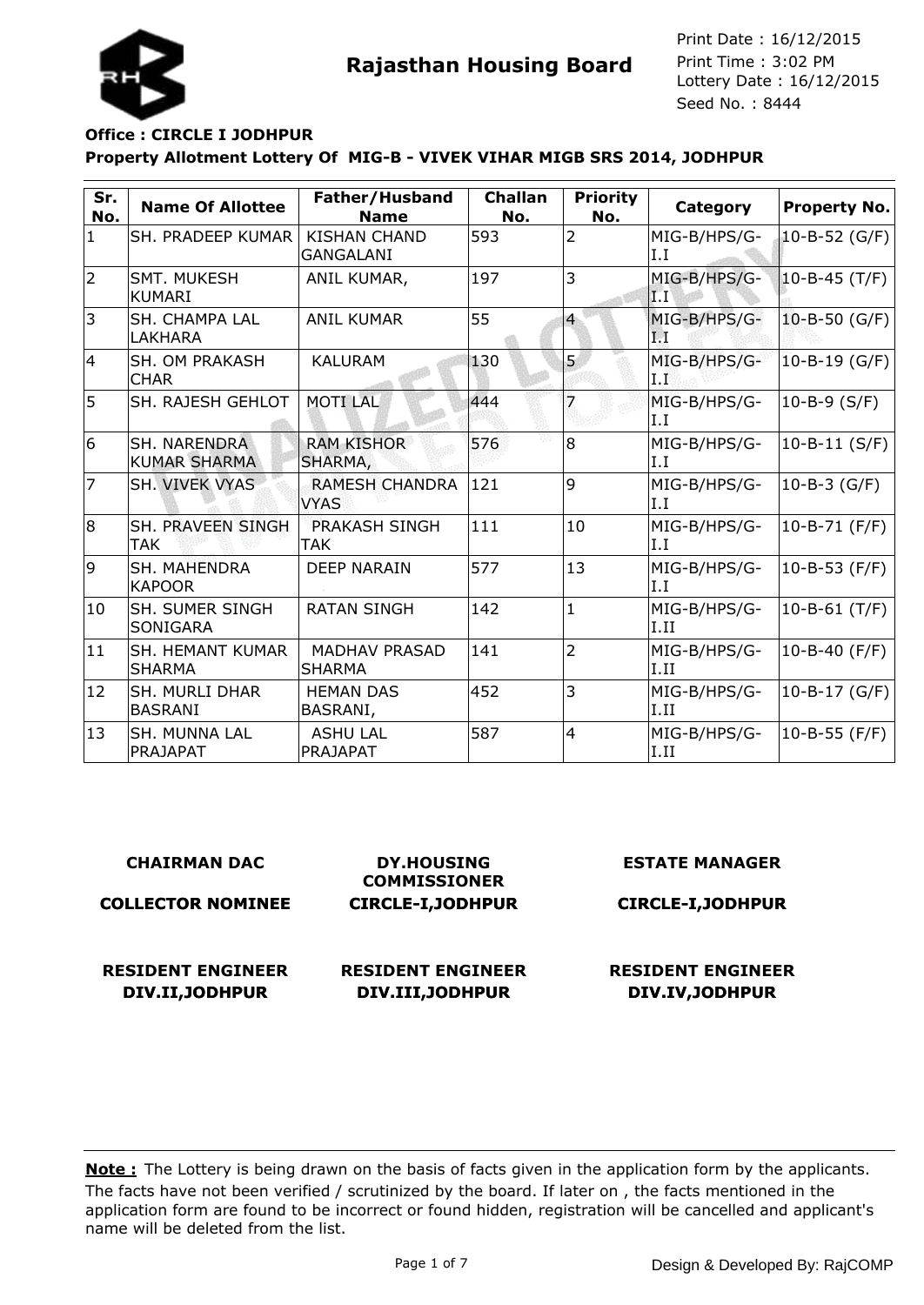

## **Property Allotment Lottery Of MIG-B - VIVEK VIHAR MIGB SRS 2014, JODHPUR Office : CIRCLE I JODHPUR**

| Sr.<br>No. | <b>Name Of Allottee</b>                            | Father/Husband<br><b>Name</b>          | <b>Challan</b><br>No. | <b>Priority</b><br>No. | Category              | <b>Property No.</b> |
|------------|----------------------------------------------------|----------------------------------------|-----------------------|------------------------|-----------------------|---------------------|
| 14         | <b>SH. KAMAL</b><br>KUMAR/NARENDRA<br><b>KUMAR</b> | <b>NAVNEET LAL</b>                     | 285                   | 5                      | MIG-B/HPS/G-<br>I.II  | $10 - B - 77$ (T/F) |
| 15         | SH. GOPI RAM<br><b>KANDWASRA</b>                   | NARAYAN RAM,                           | 434                   | 6                      | MIG-B/HPS/G-<br> I.II | 10-B-36 (G/F)       |
| 16         | SH. SURESH<br><b>CHANDRA MATHUR</b>                | <b>HARISH CHANDRA</b><br><b>MATHUR</b> | 503                   | 7                      | MIG-B/HPS/G-<br>TИ    | $10 - B - 5$ (F/F)  |
| 17         | <b>SH. NENA RAM</b><br><b>CHOUDHARY</b>            | <b>GANESH RAM</b><br><b>CHOUDHARY</b>  | 431                   | $\overline{9}$         | MIG-B/HPS/G-<br>9.TF  | 10-B-59 $(S/F)$     |
| 18         | <b>SMT. SHASHI KIRAN</b>                           | <b>RAM KHILADI</b>                     | 512                   | 10 <sub>1</sub>        | MIG-B/HPS/G-<br>II.II | $10 - B - 26$ (S/F) |
| 19         | <b>SH. RAM AWTAR</b><br><b>TADA</b>                | KANA RAM,                              | 426                   | 11                     | MIG-B/HPS/G-<br>II.II | $10 - B - 16$ (T/F) |
| 20         | <b>SURBHI VYAS</b>                                 | D/O KAMAL KANT<br><b>VYAS</b>          | 579                   | $\mathbf{1}$           | MIG-B/HPS/G-<br>II.I  | 10-B-67 (G/F)       |
| 21         | SH. VIKRAM<br><b>KANSARA</b>                       | KAILASH KANSARA, 950                   |                       | 3                      | MIG-B/HPS/G-<br>II.I  | 10-B-32 $(T/F)$     |
| 22         | <b>SH. NAWAL K</b><br><b>SHARMA</b>                | <b>UDAY RAM</b>                        | 585                   | 5                      | MIG-B/HPS/G-<br>II.I  | $10 - B - 15$ (T/F) |
| 23         | <b>SMT. RADHA DEVI</b><br><b>SHABU</b>             | <b>SHYAM NARAYAN</b><br><b>SHABU</b>   | 403                   | 6                      | MIG-B/HPS/G-<br>II.I  | 10-B-66 (G/F)       |
| 24         | <b>SH. SUNIL DEV</b><br><b>KISHAN PANWAR</b>       | <b>DEVKISHAN</b><br><b>PANWAR</b>      | 582                   | $\overline{7}$         | MIG-B/HPS/G-<br>II.I  | $10 - B - 6$ (F/F)  |
| 25         | <b>SH. MOHAMMED</b><br><b>AMAN SHEIKH</b>          | <b>ISHAQ MOHAMMED</b>                  | $\overline{2}$        | 9                      | MIG-B/HPS/G-<br>II.I  | 10-B-23 (F/F)       |
| 26         | SH. ABHISHEK VYAS                                  | <b>KAMAL KANT VYAS</b>                 | 575                   | 12                     | MIG-B/HPS/G-<br>II.I  | $10 - B - 7$ (F/F)  |

#### **CHAIRMAN DAC**

**COLLECTOR NOMINEE**

**DY.HOUSING COMMISSIONER CIRCLE-I,JODHPUR**

**RESIDENT ENGINEER DIV.II,JODHPUR**

**RESIDENT ENGINEER DIV.III,JODHPUR**

**ESTATE MANAGER**

**CIRCLE-I,JODHPUR**

**RESIDENT ENGINEER DIV.IV,JODHPUR**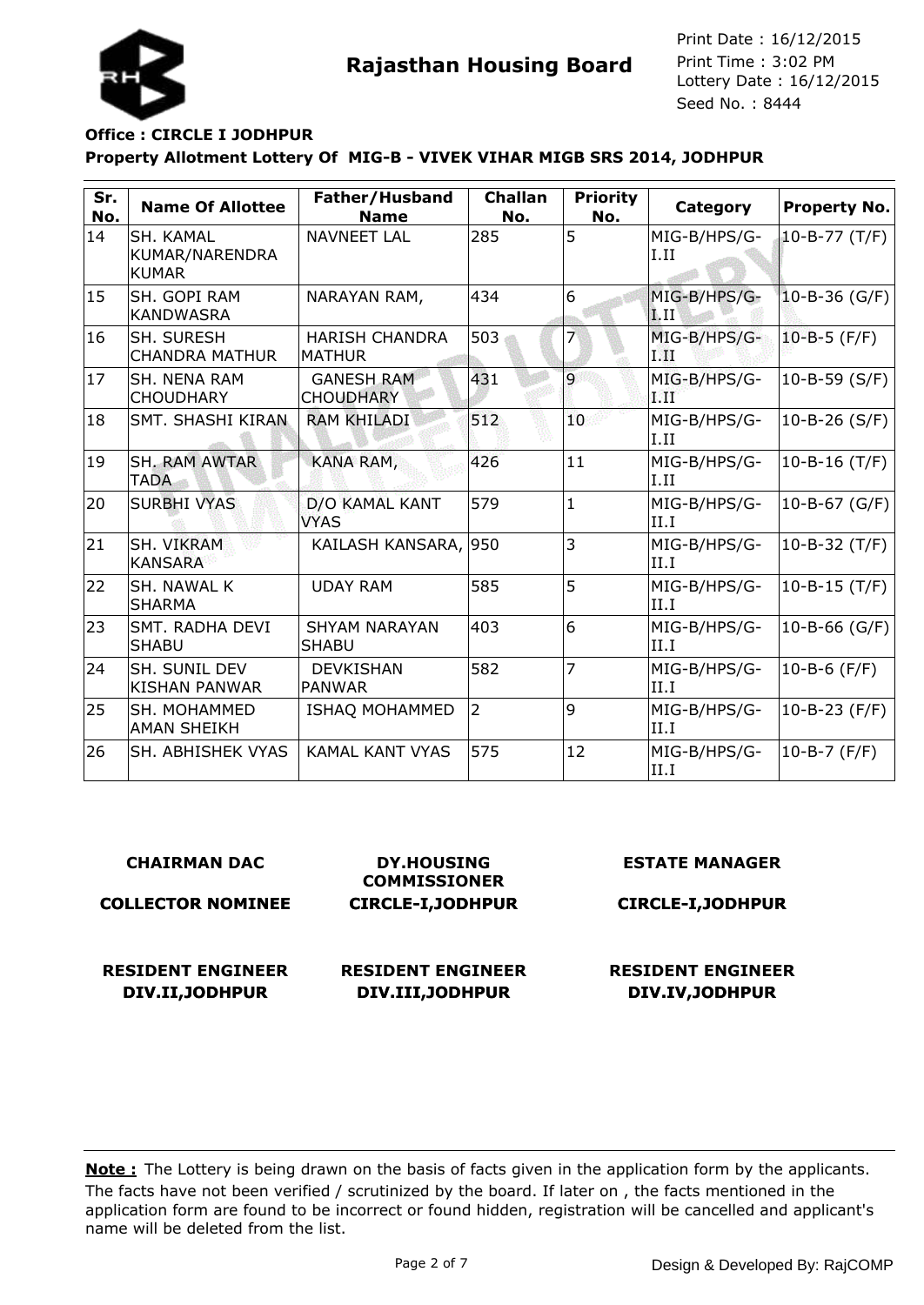

# **Property Allotment Lottery Of MIG-B - VIVEK VIHAR MIGB SRS 2014, JODHPUR Office : CIRCLE I JODHPUR**

| Sr.<br>No. | <b>Name Of Allottee</b>                     | Father/Husband<br><b>Name</b>          | <b>Challan</b><br>No. | <b>Priority</b><br>No. | Category                                 | <b>Property No.</b> |
|------------|---------------------------------------------|----------------------------------------|-----------------------|------------------------|------------------------------------------|---------------------|
| 27         | SH. HIMMAT SINGH                            | GOPAL SINGH,                           | 207                   | 13                     | MIG-B/HPS/G-<br>II.I                     | 10-B-65 (G/F)       |
| 28         | SH. ALOK SETHI                              | RAJ KUMAR JAIN                         | 563                   | 14                     | MIG-B/HPS/G-<br>$\mathbf{II}.\mathbf{I}$ | $10 - B - 68$ (G/F) |
| 29         | <b>SH. SHEKHAR</b><br><b>KANSARA</b>        | JAI KISHAN<br><b>KANSARA</b>           | 949                   | 15                     | MIG-B/HPS/G-<br>РĽ. I                    | $10 - B - 41$ (S/F) |
| 30         | SH. SUNIL SEN                               | <b>BABU LAL</b>                        | 508                   | $\overline{17}$        | MIG-B/HPS/G-<br>TT 95                    | $10 - B - 60$ (S/F) |
| 31         | SH. JITENDRA<br><b>KUMAR</b>                | <b>GANGARAM</b>                        | 50                    | 18                     | MIG-B/HPS/G-<br>II.I                     | 10-B-20 $(G/F)$     |
| 32         | SH. TEJA RAM                                | <b>KIKA RAM</b>                        | 590                   | 19                     | MIG-B/HPS/G-<br>II.I                     | 10-B-12 $(S/F)$     |
| 33         | <b>MONIKA PUROHIT</b>                       | <b>D/O SURESH</b><br><b>PUROHIT</b>    | 198                   | 24                     | MIG-B/HPS/G-<br>II.I                     | $10 - B - 2$ (G/F)  |
| 34         | SH. LALIT<br><b>BHAIRWANI</b>               | <b>ASHOK KUMAR</b><br><b>BHAIRWANI</b> | 447                   | 25                     | MIG-B/HPS/G-<br>II.I                     | 10-B-38 $(F/F)$     |
| 35         | <b>SH. MADAN RAM</b>                        | GANGA RAM,                             | 534                   | 26                     | MIG-B/HPS/G-<br>II.I                     | 10-B-74 (S/F)       |
| 36         | SH. SANJU VYAS                              | K.V. VYAS                              | 598                   | 28                     | MIG-B/HPS/G-<br>II.I                     | 10-B-58 $(S/F)$     |
| 37         | <b>SH. AMIT KHATRI</b>                      | <b>RAMESH KUMAR</b><br><b>KHATRI</b>   | 569                   | 29                     | MIG-B/HPS/G-<br>II.I                     | 10-B-79 (T/F)       |
| 38         | SH. SANDEEP KUMAR                           | <b>BRIJ LAL</b>                        | 599                   | 31                     | MIG-B/HPS/G-<br>II.I                     | 10-B-24 $(F/F)$     |
| 39         | <b>SH. KHIV KANWAR</b><br><b>RAJPUROHIT</b> | <b>JASWANT SINGH</b>                   | 58                    | 33                     | MIG-B/HPS/G-<br>II.I                     | $10 - B - 78$ (T/F) |

| <b>CHAIRMAN DAC</b>                         | <b>DY.HOUSING</b><br><b>COMMISSIONER</b>     | <b>ESTATE MANAGER</b>                       |
|---------------------------------------------|----------------------------------------------|---------------------------------------------|
| <b>COLLECTOR NOMINEE</b>                    | <b>CIRCLE-I, JODHPUR</b>                     | <b>CIRCLE-I, JODHPUR</b>                    |
| <b>RESIDENT ENGINEER</b><br>DIV.II, JODHPUR | <b>RESIDENT ENGINEER</b><br>DIV.III, JODHPUR | <b>RESIDENT ENGINEER</b><br>DIV.IV, JODHPUR |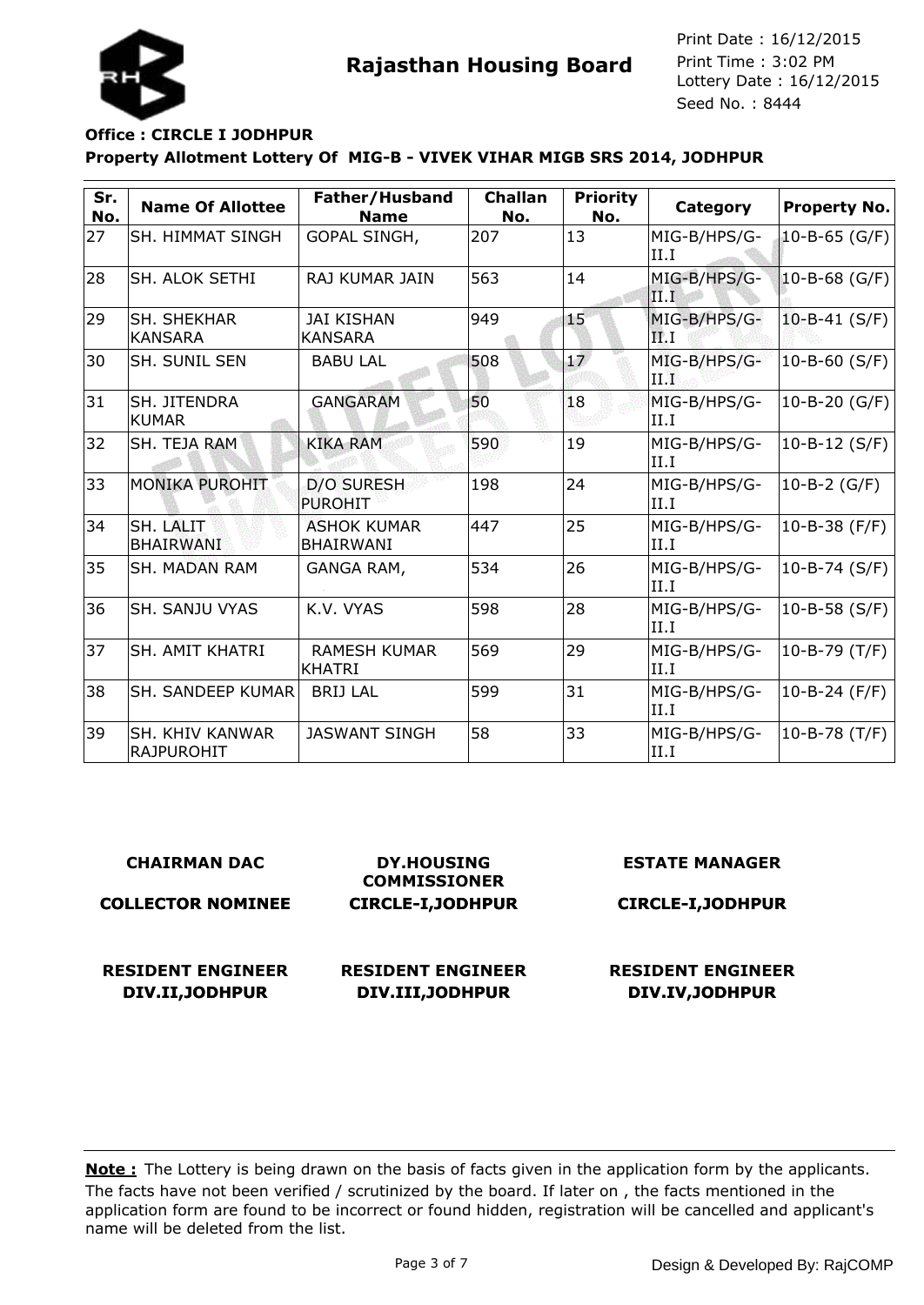

# **Property Allotment Lottery Of MIG-B - VIVEK VIHAR MIGB SRS 2014, JODHPUR Office : CIRCLE I JODHPUR**

| Sr.<br>No. | <b>Name Of Allottee</b>                      | Father/Husband<br><b>Name</b>        | <b>Challan</b><br>No. | <b>Priority</b><br>No. | Category                                 | Property No.        |
|------------|----------------------------------------------|--------------------------------------|-----------------------|------------------------|------------------------------------------|---------------------|
| 40         | <b>SH. GAGAN SAPRA</b>                       | <b>JAGNNATH SAPRA</b>                | 20001                 | 34                     | MIG-B/HPS/G-<br>II.I                     | 10-B-27 $(S/F)$     |
| 41         | <b>SH. SUNIL KANSARA</b>                     | KAILASH KANSARA                      | 931                   | 35                     | MIG-B/HPS/G-<br>$\mathbf{II}.\mathbf{I}$ | 10-B-21 (F/F)       |
| 42         | <b>DOLI KARWANI</b>                          | D/O DEVANAND<br><b>KARWANI</b>       | 570                   | 37                     | MIG-B/HPS/G-<br>FP. I                    | $10 - B - 72$ (F/F) |
| 43         | <b>SH. PARBHU SINGH</b>                      | <b>GIRIDHARI SINGH</b>               | 596                   | 39                     | MIG-B/HPS/G-<br>1.14                     | $10 - B - 51$ (G/F) |
| 44         | SMT. PRATIBHA                                | <b>RAM NIWAS</b><br><b>CHOUDHARY</b> | 282                   | 41                     | MIG-B/HPS/G-<br>II.I                     | 10-B-29 (T/F)       |
| 45         | SH. RAKESH<br><b>AGARWAL</b>                 | <b>VIJAY AGARWAL</b>                 | 173                   | 42                     | MIG-B/HPS/G-<br>II.I                     | $10 - B - 13$ (T/F) |
| 46         | <b>SH. DEEPAK KUMAR</b><br><b>TOLANI</b>     | <b>KISHAN CHAND</b>                  | 1                     | 43                     | MIG-B/HPS/G-<br>III.I                    | 10-B-18 $(G/F)$     |
| 47         | <b>SH. DALPAT RAM</b>                        | <b>MOHAN RAM</b>                     | 73                    | 44                     | MIG-B/HPS/G-<br>II.I                     | 10-B-49 (G/F)       |
| 48         | <b>SH. PARMOD</b><br><b>KANSARA</b>          | <b>JAI KISHAN</b><br><b>KANSARA</b>  | 941                   | 45                     | MIG-B/HPS/G-<br>II.I                     | 10-B-8 $(F/F)$      |
| 49         | SMT. VIMLA                                   | RAMESH KATARIYA                      | 283                   | 47                     | MIG-B/HPS/G-<br>II.I                     | 10-B-57 (S/F)       |
| 50         | <b>SH. MANISH</b><br><b>CHOUDHARY</b>        | <b>CHUNI LAL</b><br><b>CHOUDHARY</b> | 589                   | 49                     | MIG-B/HPS/G-<br>II.I                     | 10-B-44 (S/F)       |
| 51         | <b>SH. GANPAT SINGH</b><br><b>RAJPUROHIT</b> | <b>SHER SHINGH</b>                   | 600                   | 50                     | MIG-B/HPS/G-<br>III.I                    | $10 - B - 70$ (F/F) |
| 52         | SH. DEEPAK<br><b>KACHHAWA</b>                | <b>LAKHPAT SINGH</b><br>KACHHAWA     | 276                   | 51                     | MIG-B/HPS/G-<br>II.I                     | $10 - B - 31$ (T/F) |

| <b>CHAIRMAN DAC</b>                         | <b>DY.HOUSING</b><br><b>COMMISSIONER</b>     | <b>ESTATE MANAGER</b>                       |
|---------------------------------------------|----------------------------------------------|---------------------------------------------|
| <b>COLLECTOR NOMINEE</b>                    | <b>CIRCLE-I, JODHPUR</b>                     | <b>CIRCLE-I, JODHPUR</b>                    |
| <b>RESIDENT ENGINEER</b><br>DIV.II, JODHPUR | <b>RESIDENT ENGINEER</b><br>DIV.III, JODHPUR | <b>RESIDENT ENGINEER</b><br>DIV.IV, JODHPUR |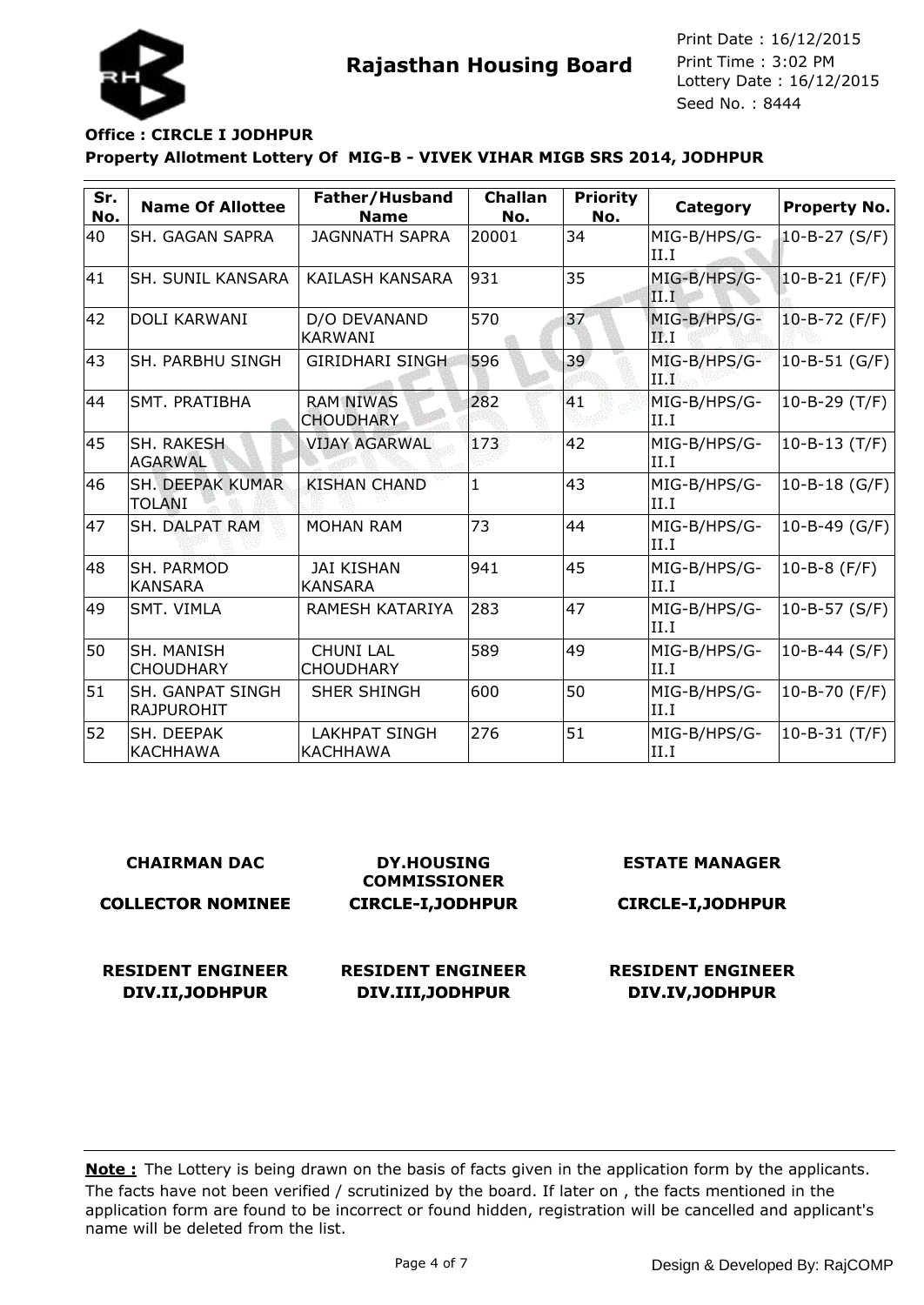



#### **Property Allotment Lottery Of MIG-B - VIVEK VIHAR MIGB SRS 2014, JODHPUR Office : CIRCLE I JODHPUR**

| Sr.<br>No. | <b>Name Of Allottee</b>                | Father/Husband<br><b>Name</b>          | <b>Challan</b><br>No. | <b>Priority</b><br>No. | Category                                | Property No.        |
|------------|----------------------------------------|----------------------------------------|-----------------------|------------------------|-----------------------------------------|---------------------|
| 53         | SH. JAGDISH<br><b>CHHANGANI</b>        | <b>DEEP CHAND</b><br><b>CHHANGANI</b>  | 160                   | 52                     | MIG-B/HPS/G-<br>II.I                    | 10-B-48 $(T/F)$     |
| 54         | SH. DEVESH TYAGI                       | <b>SURESH CHANDRA,</b>                 | 578                   | 53                     | MIG-B/HPS/G-<br>III.I                   | $10 - B - 25 (S/F)$ |
| 55         | <b>SH. ANIL KUMAR</b>                  | <b>OMPRAKASH SINGH</b>                 | 59                    | th,                    | MIG-B/HPS/G-<br>$\mathbf{F}.\mathbf{H}$ | $10 - B - 47$ (T/F) |
| 56         | SH. RAJU RAM                           | <b>LAXMAN RAM</b>                      | 193                   | $\overline{2}$         | MIG-B/HPS/G-<br>IV                      | $10 - B - 63$ (T/F) |
| 57         | <b>SH. NARESH KUMAR</b>                | <b>BEGA RAM BOHRA</b>                  | 199                   | $\overline{4}$         | MIG-B/HPS/G-<br>liv                     | 10-B-76 $(S/F)$     |
| 58         | SH. AVINASH<br><b>GOGLOO</b>           | <b>RATNA RAM</b>                       | 192                   | 8                      | MIG-B/HPS/G-<br>lIV                     | $10 - B - 39$ (F/F) |
| 59         | SH. KRISHNA KUMAR                      | <b>GHAMANDI RAM</b>                    | 137                   | 9                      | MIG-B/HPS/G-<br>ltV                     | $10 - B - 33$ (G/F) |
| 60         | <b>SH. MOHAN LAL</b><br><b>ACHARYA</b> | RANARAM ACHARYA 284                    |                       | $\mathbf{1}$           | MIG-B/HPS/G-<br>IX.II                   | $10 - B - 35$ (G/F) |
| 61         | <b>SH. RAMCHARAN</b><br><b>MEENA</b>   | <b>HARI KISHAN</b><br>MEENA            | 20002                 | $\mathbf{1}$           | $MIG-B/HPS/G-V$ 10-B-1 (G/F)            |                     |
| 62         | SH. MANISH KUMAR<br><b>MEENA</b>       | HANSH RAJ MEENA, 20003                 |                       | 3                      | MIG-B/HPS/G-V   10-B-62 (T/F)           |                     |
| 63         | SMT. VIMLESHI<br><b>MEENA</b>          | <b>SHIV CHARAN LAL</b><br><b>MEENA</b> | 935                   | 15                     | MIG-B/HPS/G-V   10-B-14 (T/F)           |                     |
| 64         | <b>SH. DASHRATH</b><br><b>MEENA</b>    | <b>DHANNA LAL</b><br>IMEENA            | 127                   | 18                     | MIG-B/HPS/G-V   10-B-75 (S/F)           |                     |
| 65         | DR. RAMESH CHAND<br><b>MEENA</b>       | BATTI LAL MEENA,                       | 940                   | 25                     | MIG-B/HPS/G-V  10-B-73 (S/F)            |                     |

| <b>CHAIRMAN DAC</b> |  |  |
|---------------------|--|--|
|                     |  |  |

**COLLECTOR NOMINEE**

**COMMISSIONER CIRCLE-I,JODHPUR**

**DY.HOUSING**

**RESIDENT ENGINEER DIV.II,JODHPUR**

**RESIDENT ENGINEER DIV.III,JODHPUR**

**ESTATE MANAGER**

**CIRCLE-I,JODHPUR**

**RESIDENT ENGINEER DIV.IV,JODHPUR**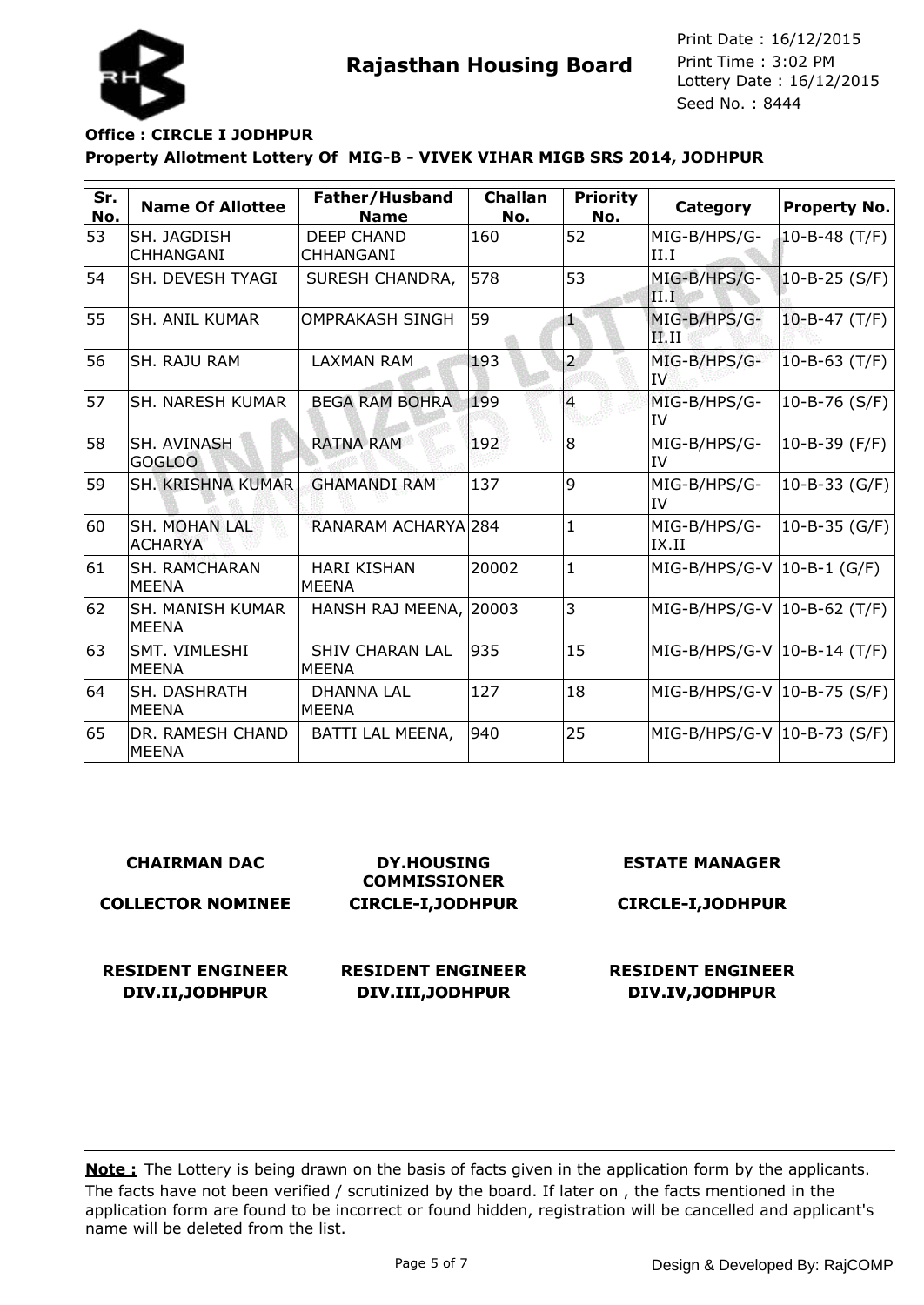

## **Property Allotment Lottery Of MIG-B - VIVEK VIHAR MIGB SRS 2014, JODHPUR Office : CIRCLE I JODHPUR**

| Sr.<br>No. | <b>Name Of Allottee</b>                  | Father/Husband<br><b>Name</b>        | <b>Challan</b><br>No. | <b>Priority</b><br>No. | Category                      | Property No.        |
|------------|------------------------------------------|--------------------------------------|-----------------------|------------------------|-------------------------------|---------------------|
| 66         | SH. JITENDRA<br><b>MEENA</b>             | RAMAVTAR MEENA                       | 200                   | 26                     | MIG-B/HPS/G-V 10-B-37 (F/F)   |                     |
| 67         | DR. SUNIL KUMAR<br><b>MEENA</b>          | DR. N.R.MEENA                        | 945                   | 29                     | MIG-B/HPS/G-V 10-B-30 (T/F)   |                     |
| 68         | SH. HEM RAJ MEENA                        | PRAHLAD MEENA                        | 176                   | 30                     | MIG-B/HPS/G-V   10-B-80 (T/F) |                     |
| 69         | <b>SH. DINESH KUMAR</b><br><b>MEENA</b>  | <b>KAPURA RAM</b><br><b>MEENA</b>    | 194                   | 32                     | MIG-B/HPS/G-V   10-B-54 (F/F) |                     |
| 70         | <b>SH. RAKESH KUMAR</b><br><b>MEENA</b>  | <b>SATYA NARAYAN</b>                 | 177                   | 33                     | $MIG-B/HPS/G-V$ 10-B-43 (S/F) |                     |
| 71         | <b>SH. OM PRAKASH</b><br><b>PUROHIT</b>  | <b>RAGHUVEER</b><br>SINGH,           | 256                   | ner                    | MIG-B/HPS/G-<br>VIII          | $10 - B - 28 (S/F)$ |
| 72         | SH. PARSARAM                             | <b>DHANNA RAM</b>                    | 433                   | $\overline{2}$         | MIG-B/HPS/G-<br>VIII          | 10-B-4 $(G/F)$      |
| 73         | <b>SH. SIMARATHA RAM</b>                 | THAKARARAM                           | 946                   | 3                      | MIG-B/HPS/G-<br>VIII          | 10-B-22 $(F/F)$     |
| 74         | <b>SH. ISHWAR CHAND</b>                  | <b>DUNGAR RAM</b>                    | 152                   | 5                      | MIG-B/HPS/G-<br>VIII          | $10 - B - 10$ (S/F) |
| 75         | ISMT. SANTRA DEVI                        | PIT RAM                              | 20004                 | 6                      | MIG-B/HPS/G-<br>VIII          | 10-B-34 $(G/F)$     |
| 76         | <b>SH. AMER SINGH</b><br><b>SEKHAWAT</b> | <b>MOOL SINGH</b><br><b>SEKHAWAT</b> | 178                   | 7                      | MIG-B/HPS/G-<br><b>VIII</b>   | 10-B-46 $(T/F)$     |
| 77         | SH. PREM SINGH                           | <b>RAVAT SINGH</b>                   | 169                   | 8                      | MIG-B/HPS/G-<br>VIII          | 10-B-69 $(F/F)$     |
| 78         | SMT. PRIYANKA<br><b>SOLANKI</b>          | <b>TRIBHUVAN</b>                     | 51                    | $\mathbf{1}$           | MIG-B/ORS/G-<br>I.I           | $10 - B - 42$ (S/F) |
| 79         | <b>VANITA SHROFF</b>                     | D/O PAHLAJRAJ<br>VASANDANI           | 108                   | $\mathbf{1}$           | MIG-B/ORS/G-<br>II.I          | $10 - B - 64$ (T/F) |

#### **CHAIRMAN DAC**

**COLLECTOR NOMINEE**

**DY.HOUSING COMMISSIONER CIRCLE-I,JODHPUR**

**RESIDENT ENGINEER**

**DIV.II,JODHPUR RESIDENT ENGINEER DIV.III,JODHPUR**

**CIRCLE-I,JODHPUR**

**ESTATE MANAGER**

#### **RESIDENT ENGINEER DIV.IV,JODHPUR**